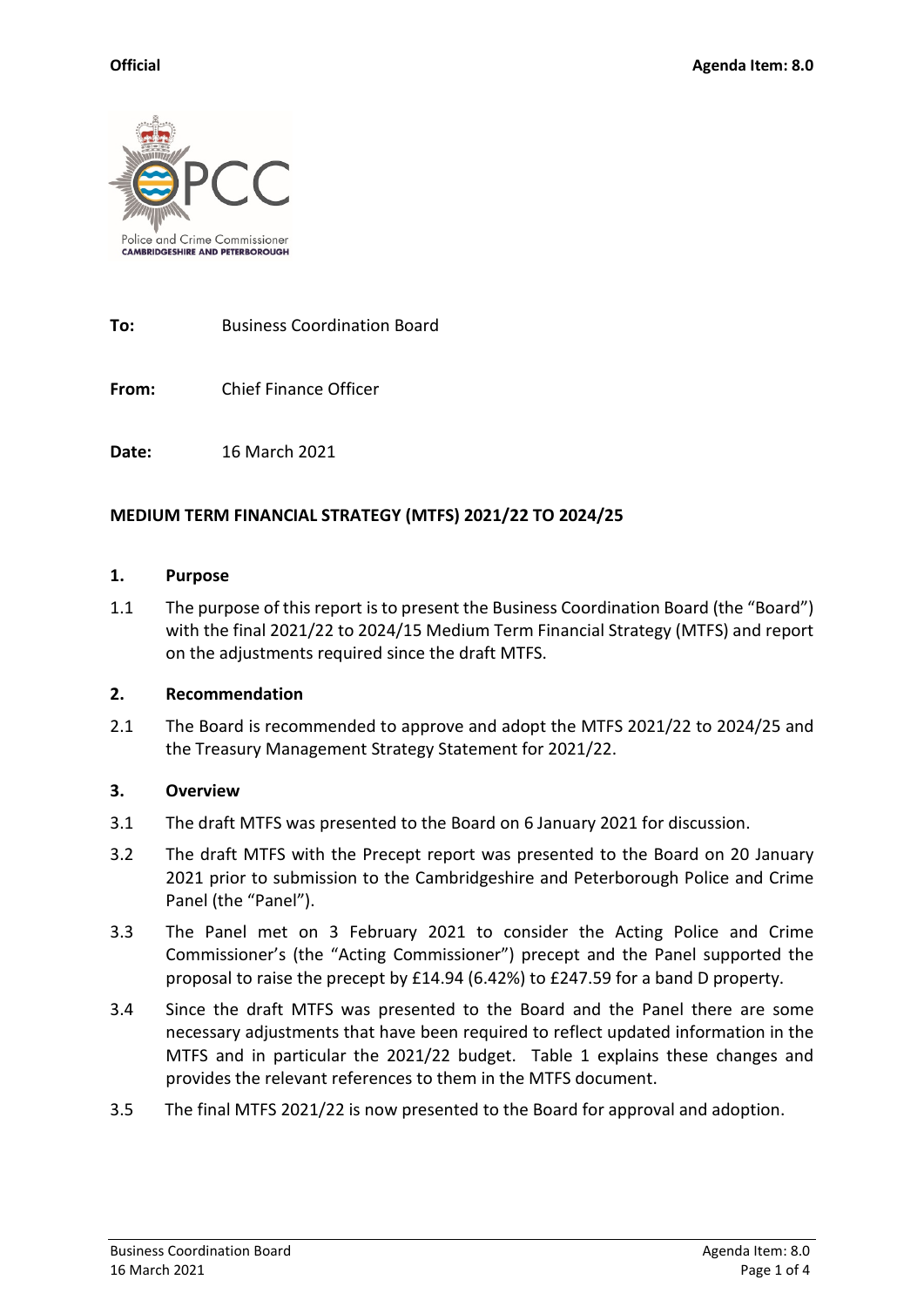| Change                                                                         | <b>Description</b>                                                                                                                                                                                                                                                                                                                                                                                                                                                                                                                                                                                                                                                                                                                                                                                                                             | <b>MTFS Reference</b>                                                                                                                                                 |
|--------------------------------------------------------------------------------|------------------------------------------------------------------------------------------------------------------------------------------------------------------------------------------------------------------------------------------------------------------------------------------------------------------------------------------------------------------------------------------------------------------------------------------------------------------------------------------------------------------------------------------------------------------------------------------------------------------------------------------------------------------------------------------------------------------------------------------------------------------------------------------------------------------------------------------------|-----------------------------------------------------------------------------------------------------------------------------------------------------------------------|
| Precept increase<br>wording                                                    | Wording throughout the document amended<br>from the proposed precept increase of £14.94<br>to reflect this is now approved by the Police<br>and Crime Panel.                                                                                                                                                                                                                                                                                                                                                                                                                                                                                                                                                                                                                                                                                   | <b>MTFS</b><br>paragraphs:<br>1.4/3.4/3.6/6.2.3                                                                                                                       |
| <b>Final Council Tax</b><br>Collection Fund -<br>reduced surplus in<br>2021/22 | The final Council Tax Collection Fund surplus in<br>2021/22 has reduced from £148k to £19k and<br>for future years the deficit forecast has<br>increased from £366k to £538k.<br>This is due to final numbers being forecast for<br>the Districts and Boroughs and in particular for<br>Cambridge City Council the information was<br>not provided in time to inform the Council Tax<br><b>Collection forecasts in the Draft MTFS</b><br>therefore estimates had to be made. Final<br>information on the Collection Fund position for<br>Cambridge City has been confirmed as a deficit<br>of £483k to be spread over 3 years from<br>2021/22.<br>In addition, the information from Cambridge<br>City Council has reduced the Council Tax base<br>reported in the draft report from £291,873 to<br>£291,046, which reduces the precept funding | <b>MTFS</b><br>paragraphs:<br>6.2.4 including<br>the table on page<br>23<br>6.2.6 update to<br>the precept<br>funding value for<br>2021/22 in the<br>table on page 23 |
|                                                                                | by £0.2m from £72.3m to £72.1m for 2021/22.<br>The impact of this has been managed through<br>the use of the Local Council Tax Support Grant<br>of £1m in future years.                                                                                                                                                                                                                                                                                                                                                                                                                                                                                                                                                                                                                                                                        |                                                                                                                                                                       |
| Local Council Tax<br>Support (LCTS) Grant                                      | Related to the change outlined above to the<br>Council Tax Collection Fund position, the<br>headroom in the LCTS grant reported in the<br>Draft MTFS no longer exists. The grant is now<br>planned to be used in its entirety to cover the<br>Collection Fund deficits over future years as<br>referenced above. Therefore, the Acting<br>Commissioner will not be in a position to use<br>£268k of this grant in partnership with billing<br>authorities as previously intended.                                                                                                                                                                                                                                                                                                                                                              | MTFS paragraph:<br>6.2.7                                                                                                                                              |
| Change to future year<br>savings requirement                                   | The savings requirement for 2023/24 and<br>2024/25 has been updated to reflect all the<br>changes set out here. Also, the Budget                                                                                                                                                                                                                                                                                                                                                                                                                                                                                                                                                                                                                                                                                                               | MTFS paragraph:<br>6.3.6                                                                                                                                              |

| Table 1 - Amendments from the Draft to Final MTFS 2021/22 to 2024/25 |  |  |  |
|----------------------------------------------------------------------|--|--|--|
|----------------------------------------------------------------------|--|--|--|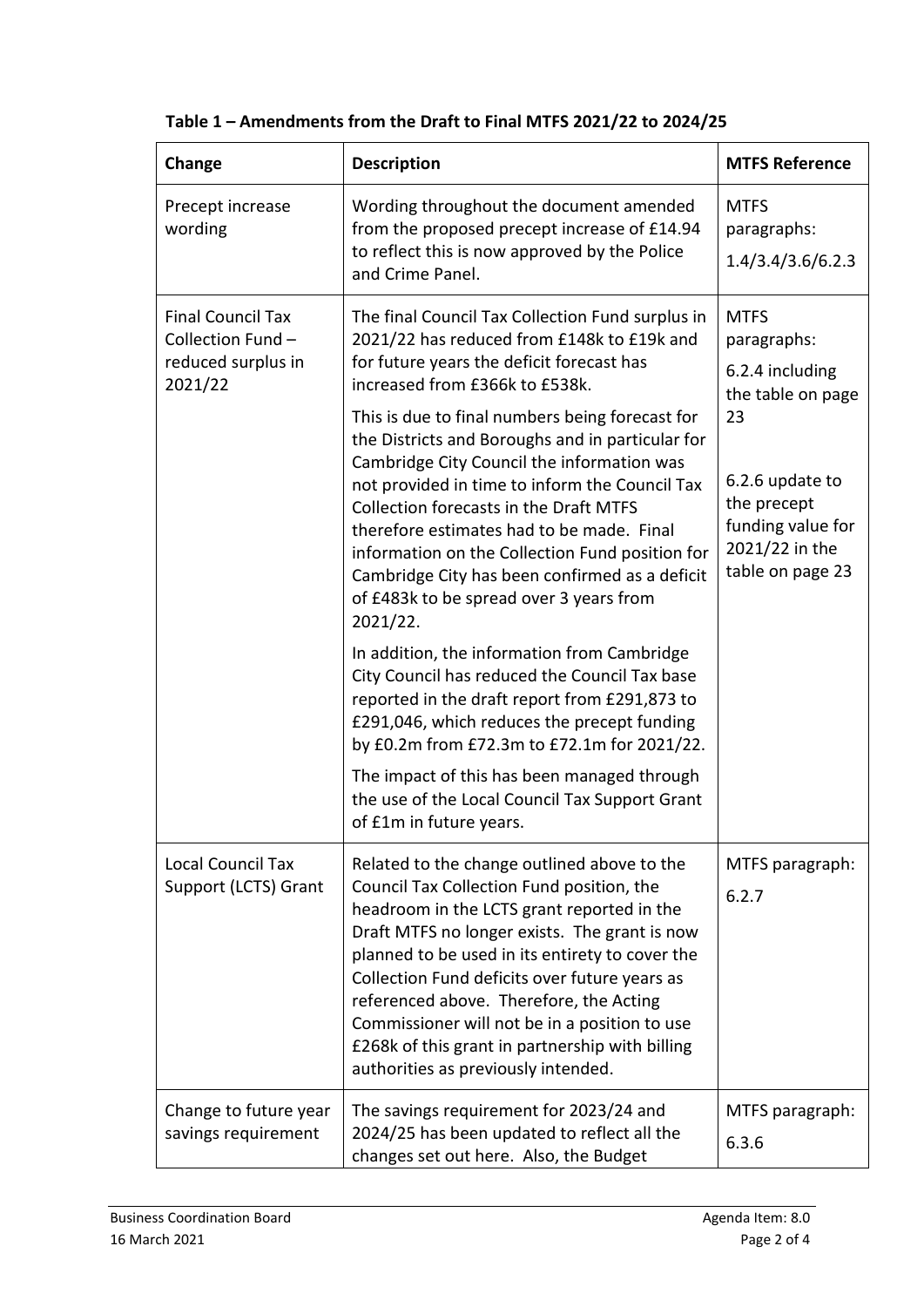|                              | Assistance Reserve wording has been updated<br>to remove the reference to the figure at 6.3.6.                                                                                                                                                                                                                                                                                                                                                                                                                                                                                                               |                                                                  |
|------------------------------|--------------------------------------------------------------------------------------------------------------------------------------------------------------------------------------------------------------------------------------------------------------------------------------------------------------------------------------------------------------------------------------------------------------------------------------------------------------------------------------------------------------------------------------------------------------------------------------------------------------|------------------------------------------------------------------|
| Capital Programme<br>Updates | Updated to include the following:<br>Capital schemes expected to be carried<br>forward from 2020/21;<br>Reprofiling of the Cambridge Southern<br>Police Station to reflect the latest<br>timing of forecast costs;<br>An increase to the Monks Wood budget<br>$\bullet$<br>to £10.1m agreed with Beds and Herts;<br>A reduction to the Copse Court budget<br>$\bullet$<br>from £0.75m to £0.45m to reflect the<br>unsuccessful bid in to the<br>decarbonisation grant scheme; and<br>The removal of St. Ives Police Station<br>from the capital disposals programme<br>following discussions with Huntingdon | Capital<br>Programme at<br>Appendix 2 of the<br>Capital Strategy |
| Capital Strategy<br>Updates  | District Council.<br>As a result of the Capital Programme changes<br>the Capital Strategy has been updated to align<br>accordingly as follow:<br>Para 2.16 - updated Capital Financing                                                                                                                                                                                                                                                                                                                                                                                                                       | Capital Strategy                                                 |
|                              | table;<br>Para 2.14 and 4.7 - levels of borrowing<br>updated to reflect revised financing;<br>Para 3.14 - updated MRP and interest<br>cost table;<br>Appendix 2 - Capital Programme<br>2021/22 to 2024/25 updated to reflect<br>the Capital Programme updates stated<br>above.                                                                                                                                                                                                                                                                                                                               |                                                                  |
| <b>MTFP Model</b>            | Updated to reflect all of the changes and<br>implications set out in this table.<br>In addition, some changes to budget lines have<br>been incorporated based on updated<br>information as well as Police Live charges - the<br>national ICT charges that require an additional<br>budget amount for 2021/22.                                                                                                                                                                                                                                                                                                | <b>MTFS Appendix C</b>                                           |